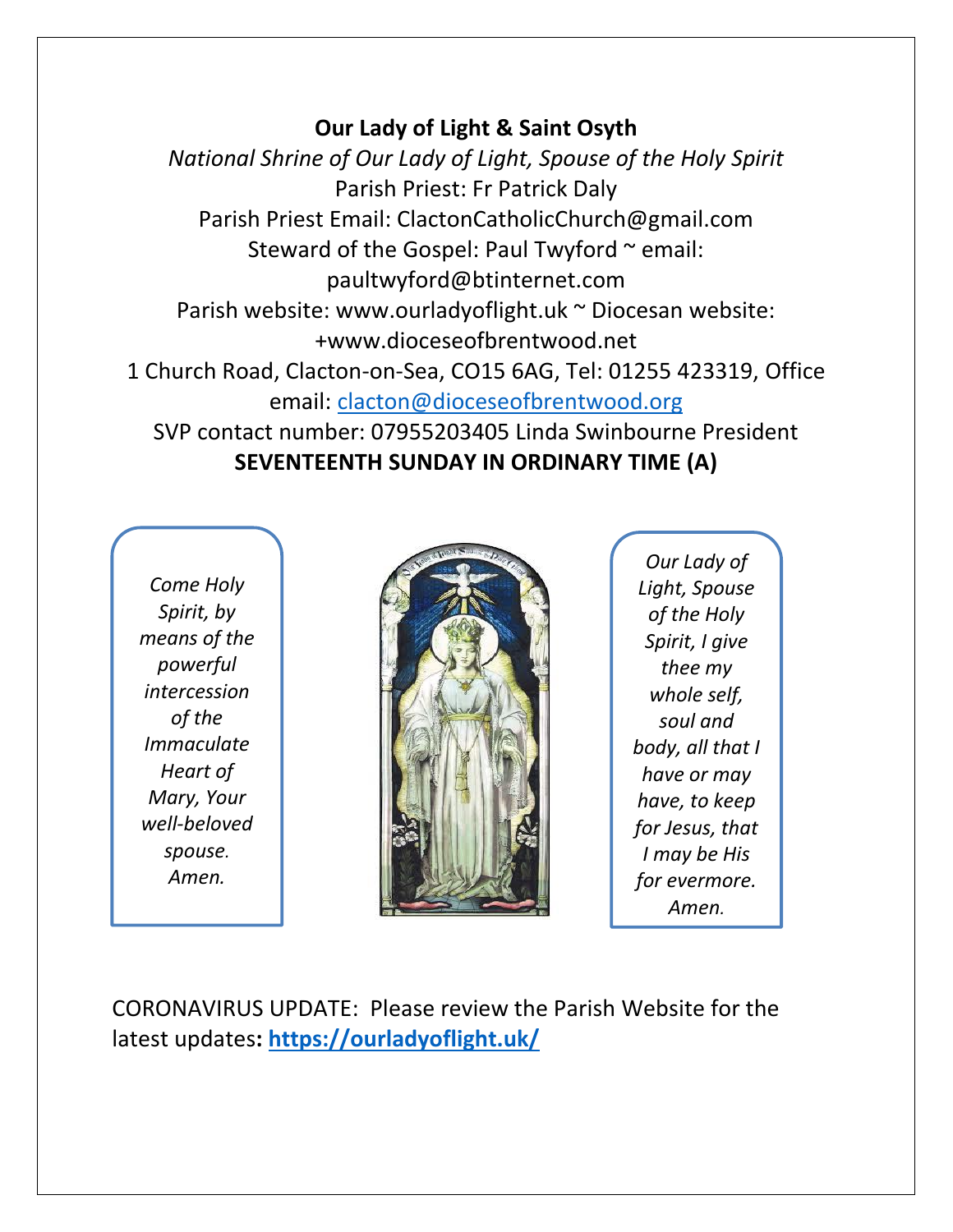GIFT AID ENVELOPES: The 2020 boxes are available at the entrance to the church. Please take your box home. On your return to Mass, you do not need to use every envelope but simply put any 'catch up' donations in just one envelope. You do not have to use the envelopes if you are giving through standing order and quoting your gift aid number.

# OFFERTORY COLLECTION / DONATIONS

Following the resumption of public Mass, it is possible to place your offering in a bucket but I would request that, wherever possible, all offerings are made electronically by standing order or via the donation button on the website. This will reduce the level of risk to our collection counters and those who will need to visit the bank. The bank details are: **Bank Title: Catholic Church Clacton-on-Sea, Sort Code 401322, Account Number: 41020463.** Members of the gift-aid scheme should quote their name and gift aid number in the Reference. Thank you for your support. Fr Patrick.

RESUMPTION OF PUBLIC MASS: Please note the following:

- You must wear a face mask or covering
- You must follow the instructions of the Parish Stewards
- You must follow 'social distancing'
- You must sanitise your hands on entering and leaving the Church
- We are required to collect details in the event of the need for contact tracing. The completed forms will be held for 21 days and will then be destroyed
- Please allow plenty of time before the commencement of the service to prevent queuing
- At Holy Communion, you must remain in your pew until asked by a Parish Steward to come forward to receive the Blessed Sacrament
- You must follow the one-way system in the church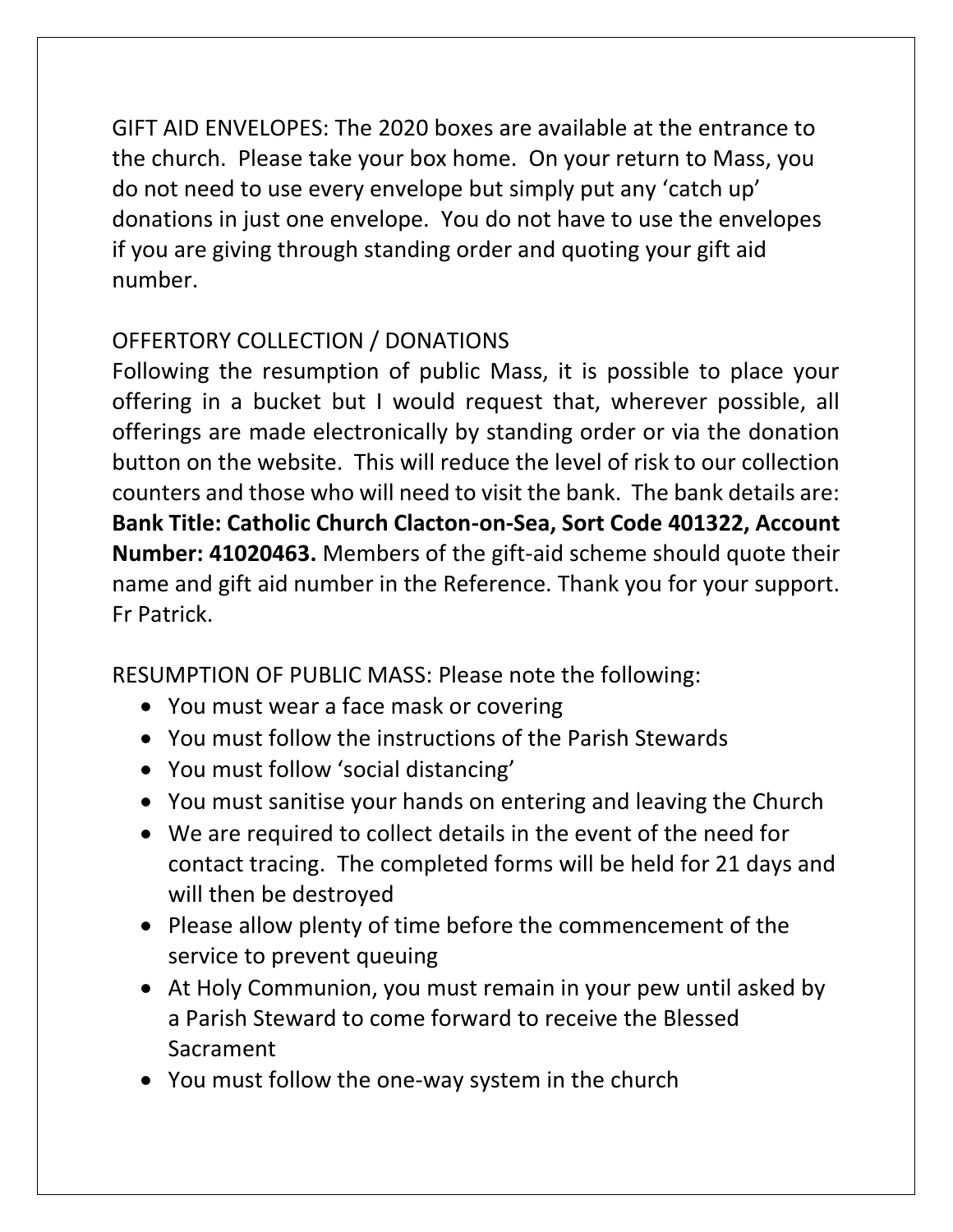- It is not possible to allow access to the Parish Hall Toilets at the present time
- I would ask that those who are able to attend Mass in the week, to refrain from attending Mass at the weekends to allow others the opportunity.

Thank you for your understanding and support. Fr Patrick.

DEEP CLEAN OF PARISH HALL: I am still seeking volunteers for the deep clean of the Parish Hall. PPE will be provided to helpers. We need the kitchen, the sitting area, the main hall, toilets, and entrance area all cleaned. Can you help? Each area can be cleaned separately at a time and date convenient to the volunteers. Fr Patrick.

#### MATTHEW 13:44-52

In St Paul's letter to the Romans, we are told that God intended us to become true images of His Son. This process commences with our baptism. In the Sacrament of Baptism, we become adopted sons and daughters of God. We become temples of the Holy Spirit and members of the Body of Christ – His Church. We are called Christians because we are disciples of Jesus Christ. He is the master and we are the students. As Christians, we are called to reflect the love of Jesus Christ to the world.

In the Gospel from Matthew, Jesus said to his disciples, "The kingdom of heaven is like treasure hidden in a field which someone has found; he hides it again, goes off happy, sells everything he owns and buys the field". What is this treasure? This treasure is a personal relationship with the person of Jesus Christ. It is through our relationship with Jesus Christ that we enter the Kingdom of Heaven. The Kingdom of Heaven is where Jesus Christ rules our hearts, minds, and souls. It is there that we find true happiness, peace, and joy that the world cannot give. In the Gospel, we are told, "Again, the kingdom of heaven is like a merchant looking for fine pearls; when he finds one of great value he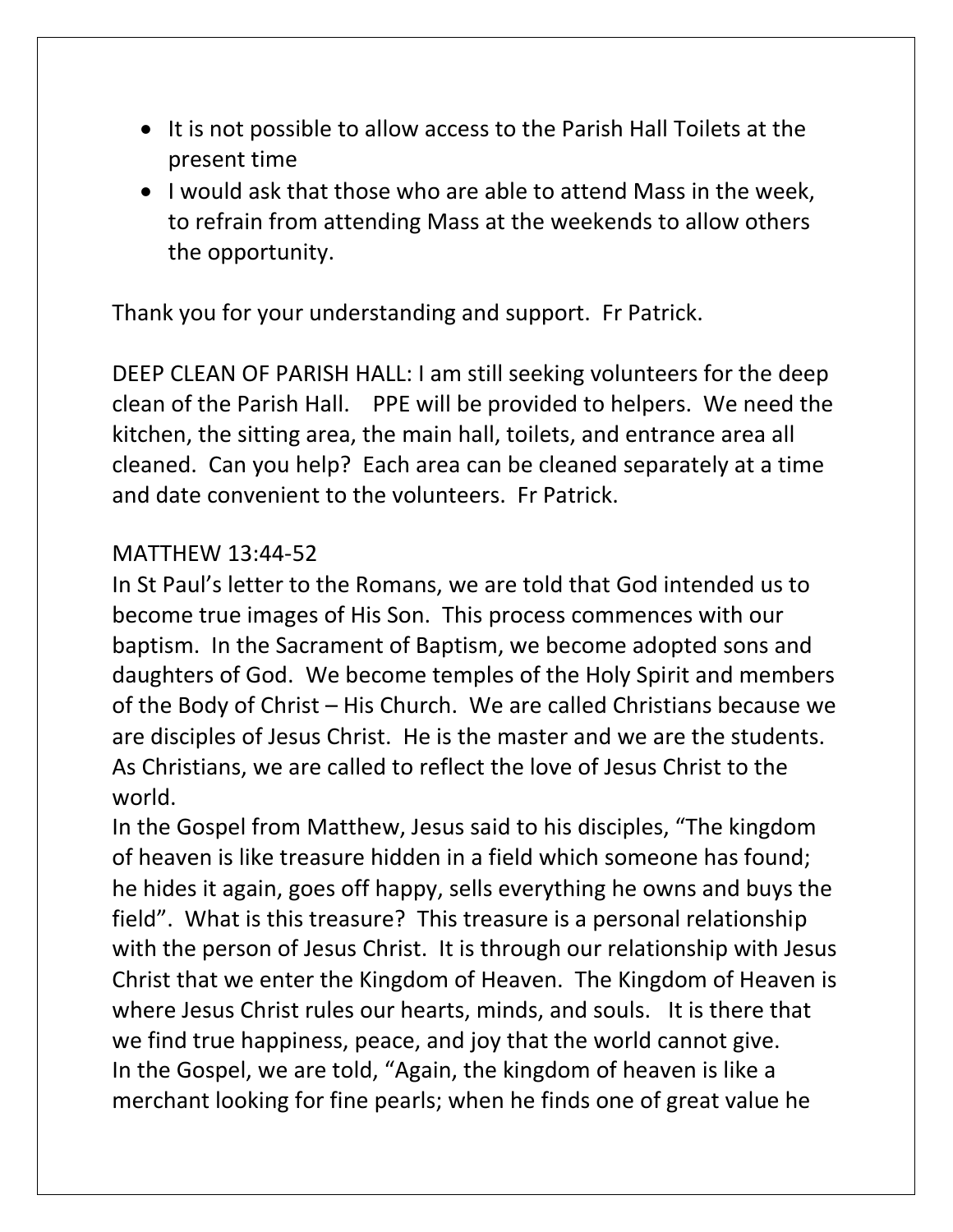goes and sells everything he owns and buys it." This describes the person who understands the supreme value of the kingdom of Heaven and gives up what every they have to obtain it." We must recognize the barriers to our relationship with Jesus Christ and remove them. If we open the door to Jesus Christ and let Him into our hearts and souls, He will make His home with us.

The Gospel tells us that there are eternal consequences for our choices and decisions in this life. Those who reject the Kingdom of Heaven in this life are not able to enter it for eternity. They bring judgement on themselves.

How do we become reflections of the person of Jesus Christ? How to we enter an ever-deeper relationship with Him? How do we enter the Kingdom of Heaven in this life? We do this through prayer, through a daily conversation with Jesus Christ; we do this through acts of love and kindness, when we recognize the presence of Jesus Christ in others; we do this through reading Holy Scripture in particular the Gospels, where Jesus Christ speaks to us directly; we do this when we receive the Sacraments, each one of which is a personal encounter with Jesus Christ, and most especially we do this when we receive Jesus Christ Himself in the Holy Eucharist: the Body and Blood of Our Lord Jesus Christ.

## **MASSES WILL BE OPEN TO A MAXIMUM OF 60 PEOPLE IN THE CHURCH**

| Saturday 25 <sup>th</sup> July | 9.30 am.          | <b>MASS: Rob Armstead</b> |
|--------------------------------|-------------------|---------------------------|
| Feast of St James, Ap          |                   | Intentions                |
|                                |                   | (Ann Killen)              |
| Saturday 25 <sup>th</sup> July | 11.00 am to 12.00 | <b>SACRAMENT OF</b>       |
|                                | noon.             | <b>RECONCILIATION: In</b> |
|                                |                   | the presbytery            |
|                                |                   | garden.                   |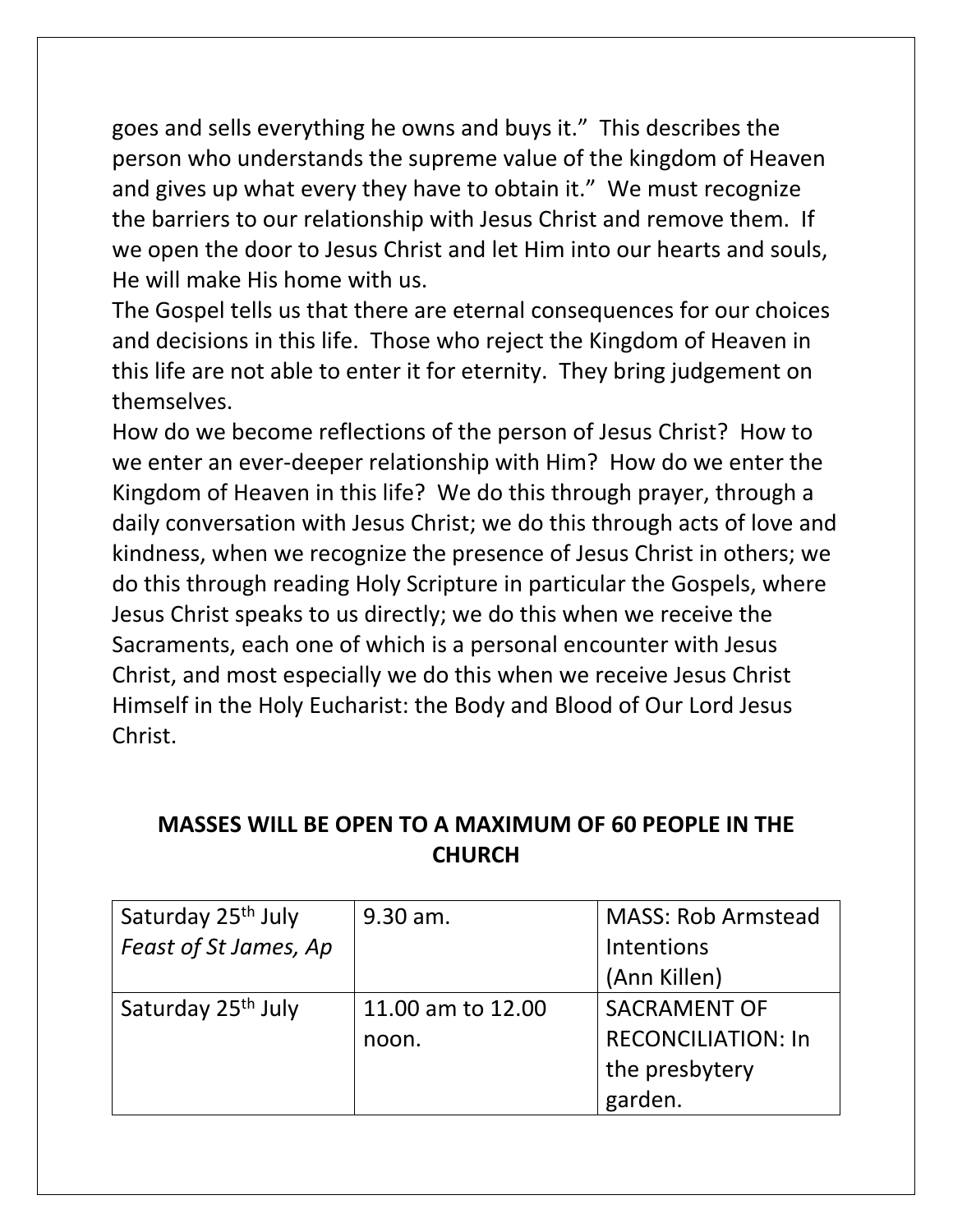| Saturday 25 <sup>th</sup> July  | 11.00 am to 1.00 pm  | Church open for              |
|---------------------------------|----------------------|------------------------------|
|                                 |                      | private prayer with          |
|                                 |                      | Exposition of the            |
|                                 |                      | <b>Blessed Sacrament.</b>    |
| Saturday 25 <sup>th</sup> July  | 5.00 pm.             | <b>MASS: Kathleen</b>        |
| <b>Vigil Mass</b>               |                      | <b>Kellegher Intentions</b>  |
| Seventeenth Sunday              |                      | (Sarah Cooper)               |
| in Ordinary Time A.             |                      |                              |
| Sunday 26 <sup>th</sup> July    | 8.30 am.             | <b>MASS: Nicola Christy</b>  |
| Seventeenth Sunday              |                      | Intentions                   |
| in Ordinary Time A.             |                      | (Lee Family)                 |
| Sunday 26 <sup>th</sup> July    | 10.30 am.            | <b>MASS: Michael Treacy</b>  |
|                                 |                      | <b>RIP</b>                   |
|                                 |                      | (Sarah Cooper)               |
| Wednesday 29 <sup>th</sup> July | 9.30 am.             | <b>MASS: Dave Nundall</b>    |
| <b>Memorial of St</b>           |                      | <b>RIP</b>                   |
| Martha                          |                      | (Lee family)                 |
| Thursday 30 <sup>th</sup> July  | 9.30 am.             | <b>MASS: Cathleen Byrne</b>  |
|                                 |                      | <b>RIP</b>                   |
|                                 |                      | (Margaret Geale)             |
| Friday 31 <sup>st</sup> July    | 9.30 am.             | <b>MASS: Catherine &amp;</b> |
| <b>Memorial of St</b>           |                      | Tim's Intentions             |
| Ignatius of Loyola Pr.          |                      | (Barbara De La               |
|                                 |                      | Nougerede)                   |
| Saturday 1 <sup>st</sup> August | 9.30 am.             | MASS: Halina &               |
| <b>Memorial of St</b>           |                      | Bogdan Holeszowski           |
| Alphonsus Liguori, Bp,          |                      | <b>RIP</b>                   |
| D.                              |                      |                              |
| Saturday 1 <sup>st</sup> August | 11.00 am to 12 noon. | <b>SACRAMENT OF</b>          |
|                                 |                      | <b>RECONCILIATION: In</b>    |
|                                 |                      | the presbytery               |
|                                 |                      | garden.                      |